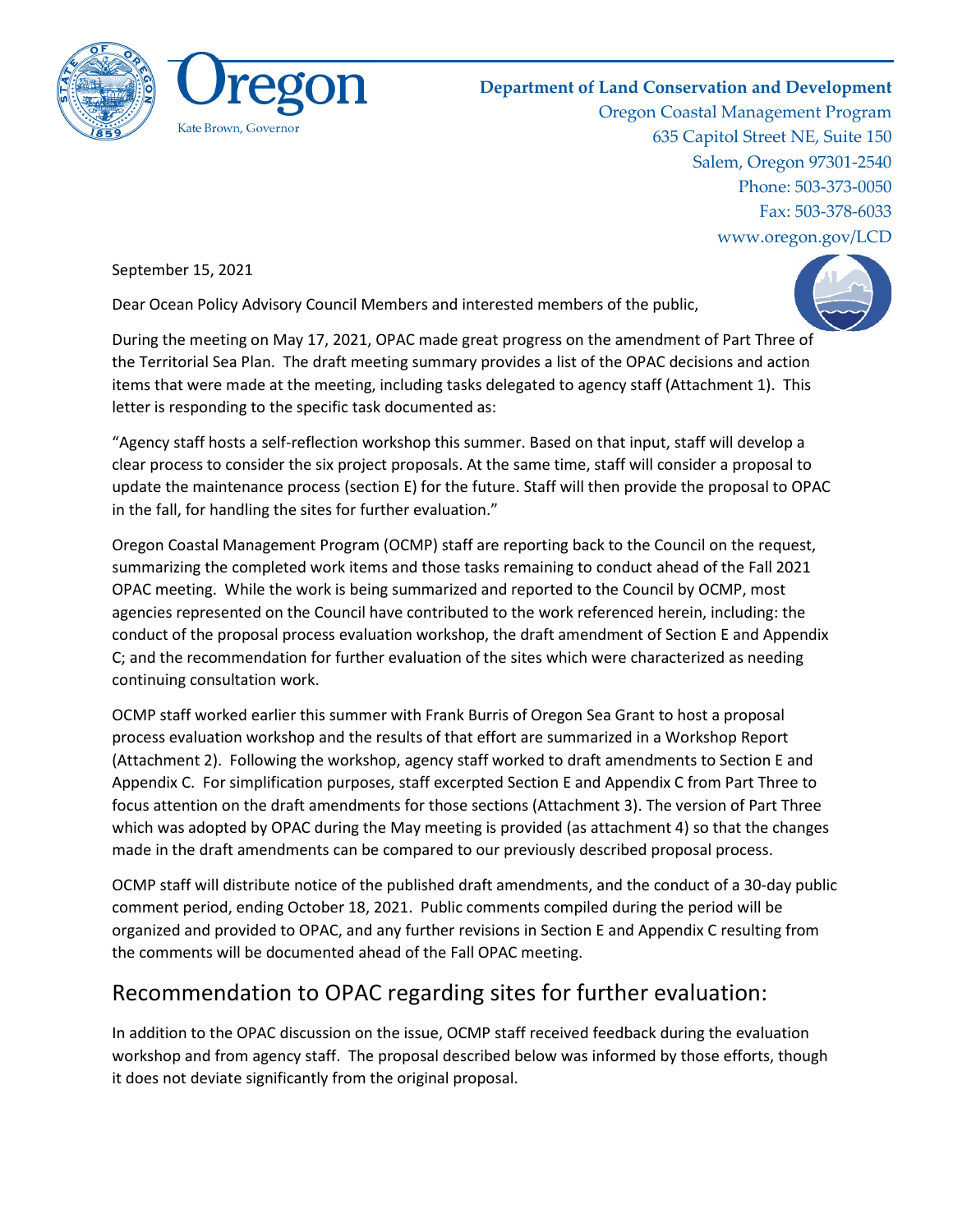- 1. DLCD-OCMP staff will schedule and host public consultation workshops between the agencies and the proposers of the 6 proposals suggested for further evaluation.
	- a) All proposers will be communicated with regarding the conduct of the consultation workshops and be allowed to withdraw, if desired.
	- b) Workshops will occur between November 2021 and April 2022
	- c) All relevant agencies will be provided the proposal packet that was generated in the initial pilot process prior to the consultation workshops (includes proposals and evaluation materials). All review materials to-date are part of the public record and should not be removed (despite their potential inaccuracy).
	- d) Proposal authors will be provided the opportunity to present their proposals during the workshops and to describe or comment on any further work to resolve considerations identified in the process. Proposers will have the opportunity to clarify or address any issues in the additional considerations identified in the review process.
	- e) Public comment opportunities will be provided at the workshops.
	- f) OCMP staff will record and summarize the conduct of the workshops with proposers, documenting the results of the discussions regarding issues identified in the proposal packet as additional considerations.
- 2. Following the consultation workshops, proposals packets will be sent to OPAC (with workshop summaries included).
- 3. OPAC will host a meeting (Spring 2022) to review the proposals, allowing proposers to present their proposals, followed by a question-and-answer session.
- 4. OPAC will consider whether (or not) to approve the proposals at the next scheduled OPAC meeting (Fall 2022).

One final note, as a reminder, tribal consultation on the Part Three amendments are ongoing, and OCMP staff expect to bring some recommendations to the Council that are generated through that work.

Please feel free to reach out to Andy Lanier, Marine Affairs Coordinator, at [Andy.Lanier@dlcd.oregon.gov](mailto:Andy.Lanier@dlcd.oregon.gov) with any questions.

Sincerely,

 $P$  = 12

Patty Snow Oregon Coastal Program Manager Department of Land Conservation and Development